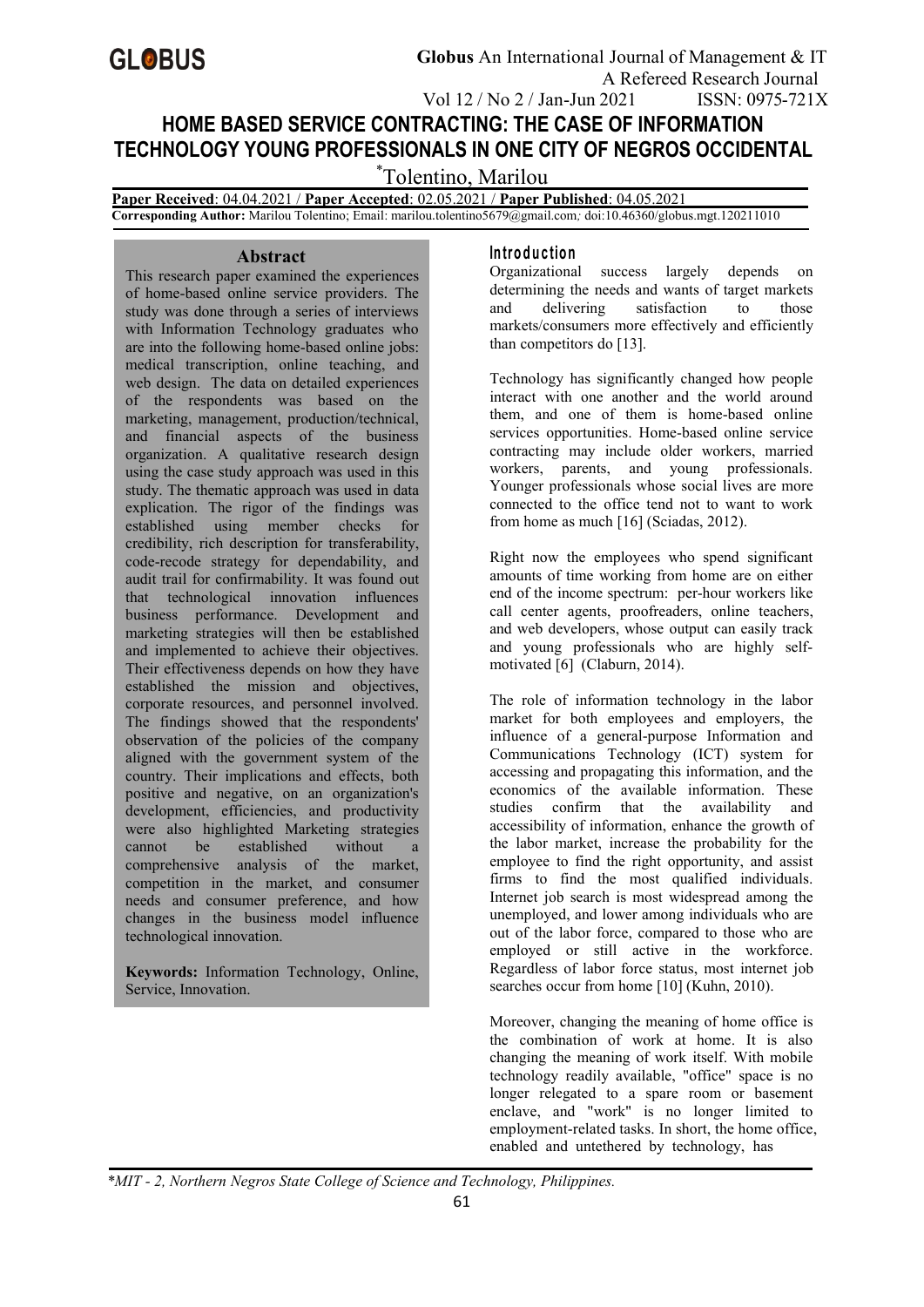expanded its reach throughout the home, reflecting the ongoing blurring of the lines that separate home life from work life [17] (Theckedath, Dillan and Thomas, Terrence J., 2012).

The researcher, who is an educator in Information Technology wanted to describe in detail the experiences of home-based online services<br>providers; describe the advantages and describe the advantages and disadvantages as well as overcoming the challenges of home-based contracting services, hence this study conceived.

### **M e th o d s an d F in d in g s Research Design**

The researcher used a qualitative research design using a case study approach. The purpose of this method is to guide the researcher in identifying the key elements for designing recommendations for writing the research questions, developing propositions, determining the "case" understudy, binding the case, and a discussion of data sources and triangulation [5] (Baxter and Jack 2011; Altheide, 2013).

### **Research Locale**

The study was conducted in Bacolod City wherein conversation partners who are graduates of Bachelor of Science in Information Technology and Bachelor of Science in Computer Science who are engaged in a home-based online service provider.

### **Conversation Partners**

The conversation partners of this study include home-based online service providers in web design, encoding, medical transcriptions, tutorials, and advertising. The inclusion criteria were as follows: an Information Technology graduate; a young professional or at least 20 years old; single; alumni of AMA Computer College - Bacolod and a home based online service provider.

### **Gatekeeper**

The gatekeeper for this study was the former dean of AMA Computer College in Bacolod City because he knew the key informant and persons involved in the process of the study.

[15] Saunders (2016) wrote: Gatekeeper is the person who controls research access or the person within a group or community who makes the final decision as to whether to allow the researcher access to undertake the research. At times, researchers are faced with challenges when access is obstructed, which can then seriously threaten the progress of the study. This can occur despite having approval and access obtained for studies through formal routes. The challenges to the researchers can come from different levels of

access such as institutional, group, and individual levels [1] (Amabile & Kramer, 2011).

### **Data Gathering Instrum ent**

The data gathering instrument included the most common sources of data collection in qualitative research that include interviews (at least three times).

A semi-structured questionnaire developed by the researcher served as an interview guide using the person-to-person format and open-ended questions and in conversational format [14] (Neuman & Lawrence, 2015).

The interview guide questionnaires contained fortytwo (42) items that covered the different aspects of the business namely: marketing, production/ technical, management, and financial aspect.

There was a use of a voice recorder [8] (Emerson, 2011) where the researcher recorded their reactions, concerns, and speculations served as the materials for preserving the entire verbal part of the interview for results and analysis.

### **Data Gathering Procedure**

The following procedures in the data gathering procedure:

A letter of permission explaining the purpose of the study was sent to a home-based online service provider for approval. Upon approval, the researcher identified key informants of the study. An interview schedule was set by the researcher and informed consent was signed by the participants, and the researcher proceeded to the proper interview.

Interviews and document analysis were used by the researcher to collect the data needed.

Interviewing is a valuable assessment tool because it allows the participant to share their experiences, attitudes, and beliefs in their own words. The use of direct quotations in the assessment findings helps the researcher present an accurate depiction of what is being evaluated [12] (Miles, Huberman, & Sal Dana, 2014).

conducted semi-structured interviews involving some planning, but there is the freedom to vary the course of the interview based on the participant's responses.

All the recorded interviews gathered by the researcher were analyzed to the research objectives. Results of the interview were analyzed and interpreted using qualitative analysis in the form of discussion based on the actual responses of the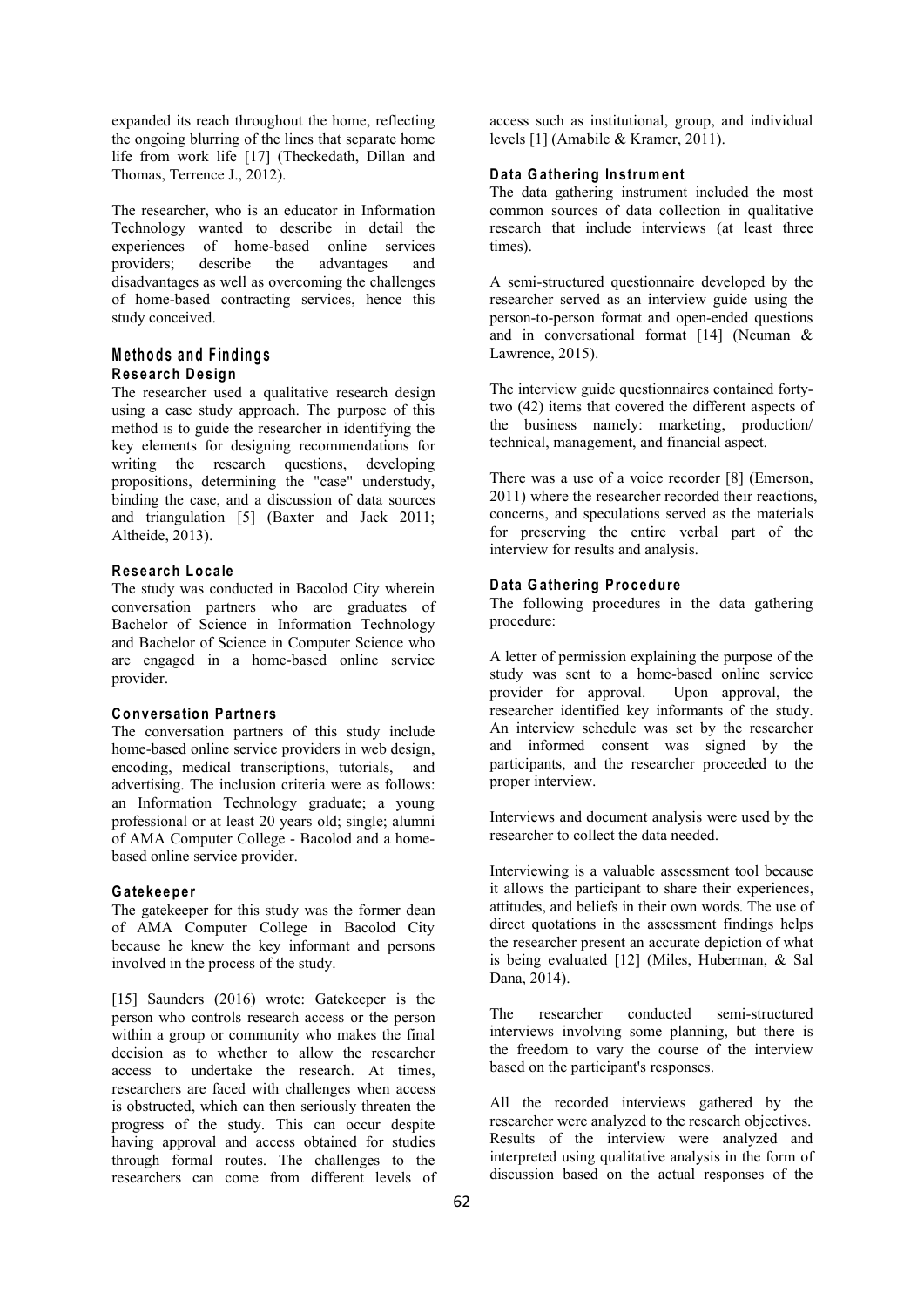participant on the three (3) interviews done by the researcher.

### **Trustworthiness of Findings**

The trustworthiness of the findings was substantiated by four (4) criteria: credibility, transferability, dependability, and confirmability. It also uses the triangulation technique, use of contradictory evidence, respondent validation, and<br>
constant comparison [7] (Creswell, 2011). The participants constant comparison [7] (Creswell, 2011). The trustworthiness of the results is the bedrock of high-quality qualitative research.

Credibility deals with the focus of the research and refers to confidence in how well data and processes of analysis address the intended focus or it is the ability to capture the multiple realities of the purpose of the study. This can be done on the following strategies: selection of context, participants and approach to gathering data; investigators with various perspectives; prolonged engagement; triangulation; peer-debriefing and member checks [11] (Merriam, S. B 2014).

Member checking is considered a single most important provision that can be made to bolster a study's credibility. Checks relating to the accuracy of the data may take place "on the spot" in the course, and at the end, of the data collection dialogues [2] (Anney, 2014).

Member checks, also known as participant or respondent validation, are a technique for exploring the credibility of results. Data and results are returned to participants to check for accuracy and resonance with their experiences. Member checks are often mentioned as one in a list of validation techniques. Member checks address the co constructed nature of knowledge by providing participants with the opportunity to engage with, and add to, interview and interpreted data, several days after their semi-structured interview.

Thus this method was used by the researcher to establish the credibility of the instrument which can be established through interview questions updates based on initial findings or emerging concepts from raw data to final results.

Transferability is the extent to which the findings can be transferred to other settings/groups; theoretical, analytical generalizations and such theory is applicable beyond the study sample to similar situations, questions, and problems, regardless of the demographic characteristics of the participants. The researcher can give suggestions about transferability, but it is the reader´s decision whether or not the findings are transferable to another context. It is the fit of the topic or the

comparability of the problem that is of concern [14] (Neuman & Lawrence, 2015).

Transferability can be achieved through aclear description of the research, the participants' perspectives and experiences, methodology, interpretation of results, and contributions of the participant as an instrument in the process,<br>relationships between the researcher and relationships between the researcher and enhance transferability Rich Description.

Dependability refers to the ability of the researcher to account for the constantly changing conditions of the phenomenon studied, for the interaction with study participants, and the entire research process carried out with an emergent design. The coderecode strategy involves the researcher coding the same data three (3) times, giving one or one week gestation period between each coding. Compare the results from the three codings to see if the results are the same or different. The code recode strategy is also referred to as code agreement, whereby the research process allows multiple observations by the researcher, suggesting that the inter-rater or inter-observer code the data and compare the coding done by the inter-rater [3] (Ary et al., 2010). If the coding results are in agreement, it enhances the dependability of the qualitative inquiry. This helps the researcher gain a deep understanding of data patterns and improves the presentation of participants' narrations.

Confirmability is founded on the acknowledgment that research is never objective. It deals with the main issue that"findings should signify", as far as possible, the specific situation being investigated as opposed to the beliefs, pet theories, or biases of the researcher. It is according to the perspective that the integrity of results is based on the data and that the investigator must properly tie together the data, analytic processes, and findings in a manner that the reader is in a position to confirm the adequacy of the findings [9] (Holloway & Wheeler, 2012; Macnee & McCabe, 2014).

Confirmability in this study was achieved through an audit trail, an audit trail (e.g., different types of personal notes) is a technique wherein another researcher should be able to follow the "decision trail" used by the researcher [19] (Yin, 2014). Audit trails are simply records kept of how qualitative studies are conducted. The audit trail should include all field notes and any other records kept of what the researcher does, sees, hears, thinks, etc. The field notes contain most of these details or at least an index of documents that contain them. These notes not only describe where the researcher is to what she or he is observing or participating in, and what is being learned; but they also describe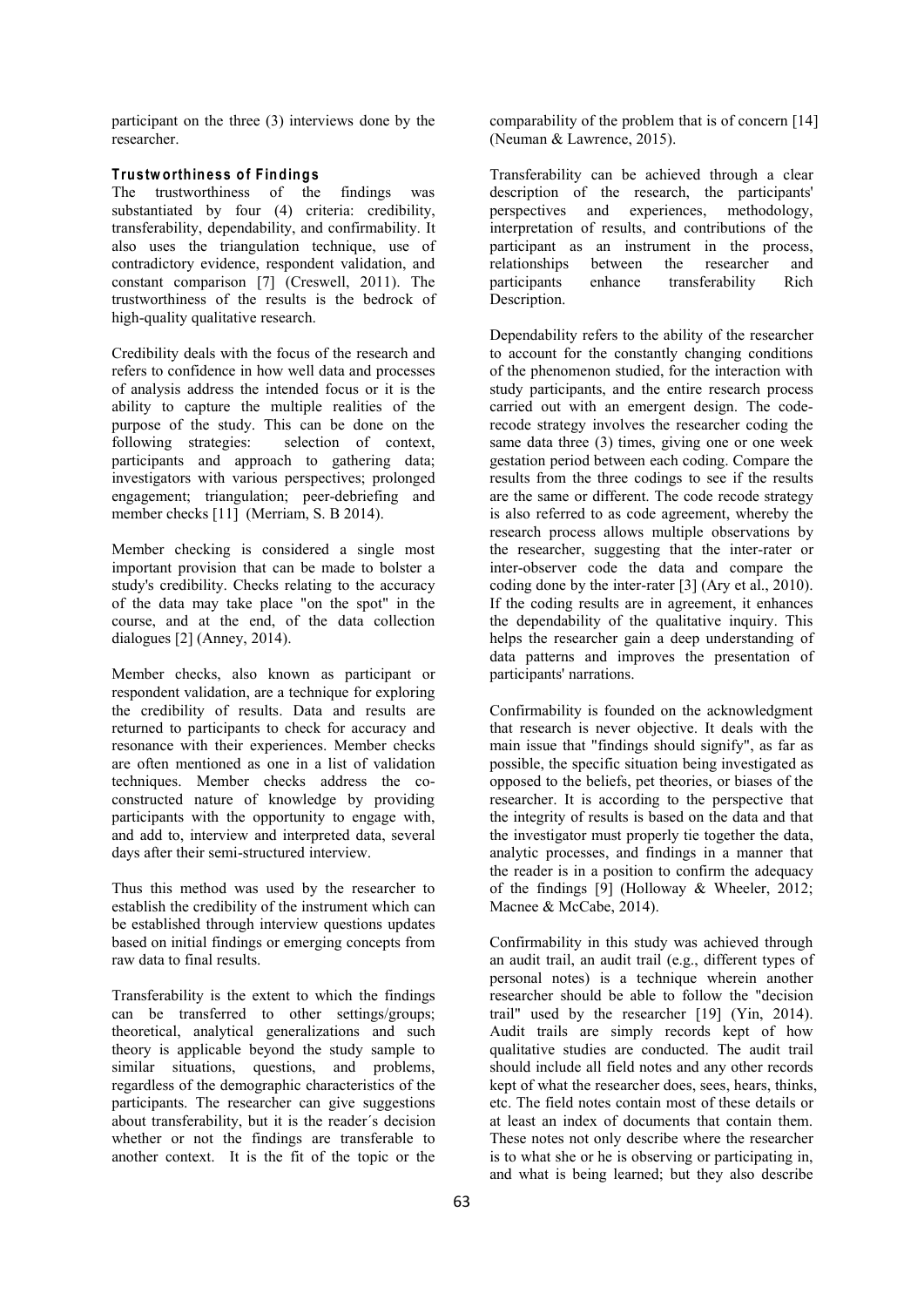the researcher's thoughts about how to proceed with the study, sampling decisions, ethical concerns, and so on. The audit trail may be used by the researcher to review what has been done, and to consider alternative plans, in addition to serving in the dependability and confirmability audit functions.

### **Data An alysis Procedure**

Qualitative data analysis involves the identification, examination, and interpretation of patterns and themes in textual data and determines how these patterns and themes help answer the research questions at hand [18] (Trochim, 2016).

A careful description of the data and the development of categories in which to place behaviors or processes have proven to be important steps in the process of analyzing the data. The data may then be organized around certain topics, key themes, or central questions, and finally, the data need to be examined to see how far they fit or fail to fit the expected categories.

Interpretation of the data is the act of identifying and explaining the core meaning of the data. Organizing and connecting emerging themes, subthemes, and contradictions to get the bigger picture-what it all means, guiding the researcher to think about how best to integrate data from multiple sources and methods. Interpretation of data can also help the researcher in generalization providing answers to questions of social and theoretical significance and ensuring credible or trustworthy interpretation.

Thematic analysis was used in this study and focused on examining themes within data and the following steps were utilized by the researcher in the data analysis procedure:

A recording is the initial phase in the thematic analysis is for researchers to familiarize themselves with the data. The researcher recorded the responses made by the respondents in a reflective journal, along with a description of what each statement means, and provided detailed information as to how and why data were combined, what questions the researcher is asking of the data, and how these data are related.

Transcribing was done after completing data collection where the researcher begins transcribing the data into written form. Transcribed data came from voice-recorded interviews. After this stage, the researcher should feel familiarized with the content of the data and should be able to identify overt patterns or repeating issues in one or more interviews.

Cleaning and data simplification where the researcher did include a process of indexing the data texts which came from the interview transcripts, or other documents.

Each data is being coded to guide the researcher on themes and considering what works and what does not work within themes enables the researcher to begin the analysis of potential codes.

The data was chunked to give way to the coding process of breaking data up through analytical ways and to produce questions about the data, providing temporary answers about relationships within and among the data

In the clustering stage, the researcher classified all the data gathered from the responses and reduced these classes or categories in which the researcher can identify segments of the data that share a common category or code.

Analysis and interpretation were done by examining how codes combine to form overreaching themes in the data and the researcher came up with a listof themes and began to focus on broader patterns in the data, combining coded data with proposed potential themes.

After the final themes have been reviewed, the researcher performed the process of writing the final report. While writing the final report, the researcher decided on themes that made meaningful contributions to answer research questions posed in the research study.

### **R e su lt an d D is cu s s io n**

The detailed results of the interviews permitted the researcher to quickly identify responses from the categories of marketing, management, production/ technical, and financial aspects of home-based online service providers as a reason for the home based employee's satisfaction and the range of possible responses from participants and isolate subjective perceptions from the actual events and experiences that have shaped them. The researcher collected detailed personal responses through a series of interviews

This approach capitalizes on what Maxwell (2012) has identified as the principal strengths of qualitative research: the capacity to examine, the meaning for participants of the events, situations, and actions in which they are involved. A particular context within which participants act and how the context influences their actions. Unanticipated phenomena and influences, which emerge spontaneously in open-ended interviews. The process by which events and activities take place. Complex underlying relationships and interacting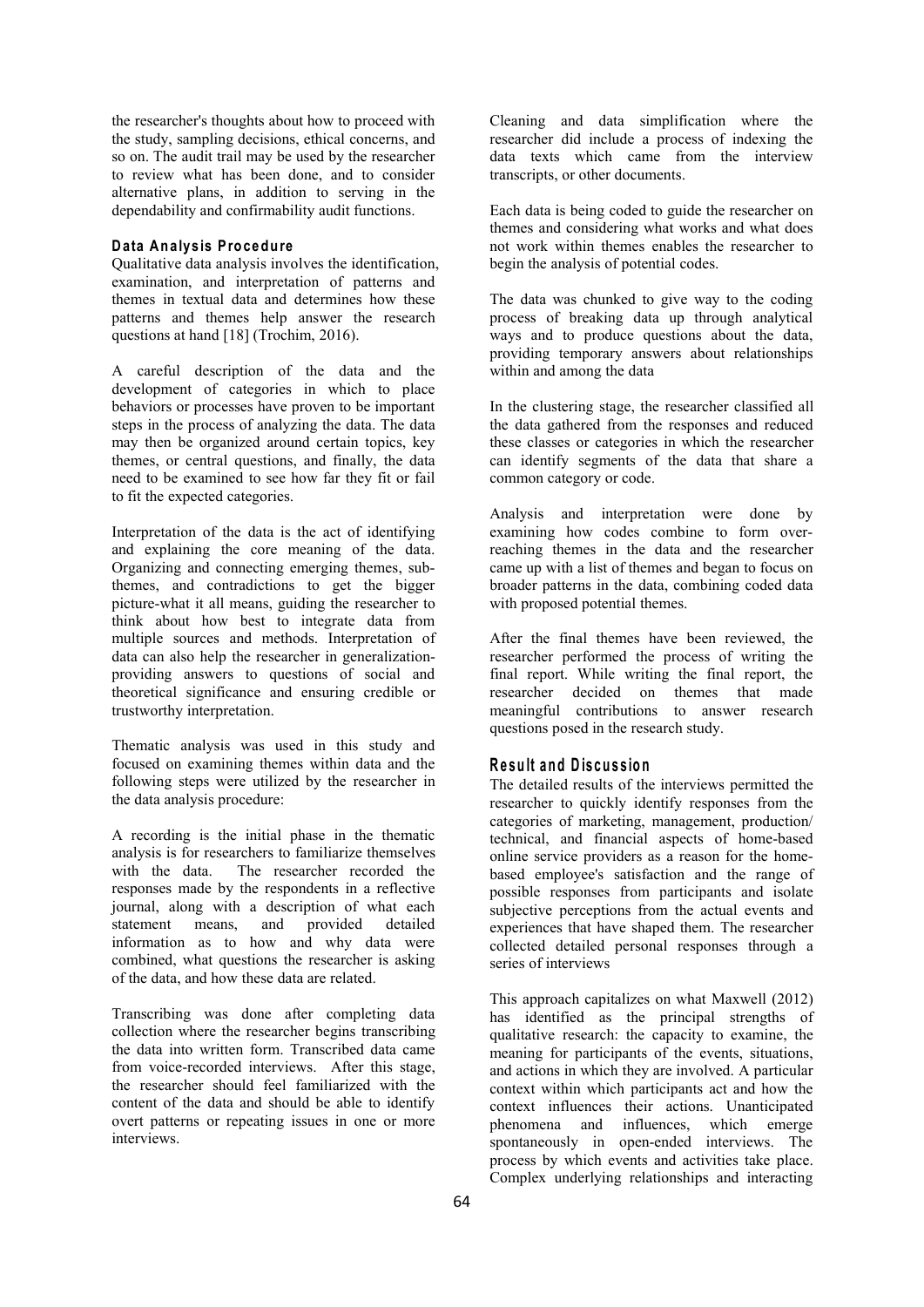responses of home-based contracting employees/ respondents. Data was coded and aggregated to reveal result patterns in each aspect of the operation. Coded data, moreover, provide context and detail, showing the chronology and interaction of events that shape the professional lives and influence the decisions of conversation partners through a series of interview responses provided by participants through a discussion guide provided a substantial amount of information to analyze. Further elaboration on the main points became possible through follow-up interviews conducted with the respondents. These interviews also uncovered new themes that had not necessarily come up in the initial interview questions to a final interview.

After the transcribing process, the following is the discussion of how the operation of the business structure evolved as well as the experiences of home-based online service providers and the researcher come up with the eight (8) themes summarized as follows: (1) satisfaction of working conditions among employee; (2) innovation of products and services through technology; (3) marketing strategy for future expansion; (4) factors of effective marketing strategies; (5) role or importance of human resource management in the<br>business organization; (6) desirable working business organization;  $(6)$ environment, resources and work process; (7) formulation of marketing and promotions of the business; and (8) operational feasibility of the business organization.

The following statements and discussions describe in detail the experiences of home based online service providers in the aspects of marketing, management, production/ technical and financial aspects of the business organization.

### *Satisfaction of Working Conditions among Employees*

#### **Conversation Partner 1 said that:**

"As a member of the team, I joined the company last 2015, and if I have to choose another job, I still want this job, because, I can manage my time, can save food expenses, and can do my report any time of the day if I want, and I can meet my deadline anytime of the day. I know that this company is stable as my boss observes all the necessary government requirements. It is a unique among jobs because I can say that you have your our own and it is very flexible in terms of time and reporting."

### **Conversation partner 2 state that:**

"I have been with the company for 2 years, and I still prefer my job because I have

flexible working hours and nobody control my time as long as I want to sit in front of my computer. For me, working home-based is more advantageous because, you don't have to spend on transportation; meal is served fresh and hot and there is always a good pay! I am paid per project of not less than P50,000 per month with some incentives if the client would hire the company again for my services."

### **And conversation partner 3 add that:**

"Sometimes, actually I want to work in schools because of the offer especially government schools, but you have so many things to do, unlike my present job, I am the one who manage my time, so yes, I still prefer my present job. I have been with the company for 2 years and, I found that my teaching experiences through online is fun rewarding.

### *Innovation of Products and Services through Technology*

### **As stated by one conversation partner that:**

"Through my employer in Canada, a list of customers will directly call me though internet usually Skype and present in visual draft of the web design they want. By creating and updating the layout of a website, it should be attractive while still able to serve the purpose of the website, an understanding of the color and font and how they can be used to enhance a website, ability to organize and structure the website for easy navigation and coding languages, such as CSS, SQL, can increase marketability and value.

**Another one conversation partner state that:** "The existing business has its promotional activities in the United States because using the Internet, the company have created knowledge bases that employees can tap into anytime, anywhere.

### *Marketing Strategy for Future Expansion* **As uttered by one conversation partner:**

"The computer home based web designing business isn't so much concerned of the segmentation and the people around but the techniques necessary for successful Internet marketing. It's all about knowing what's available, such as SEO, PPC, website promotion and social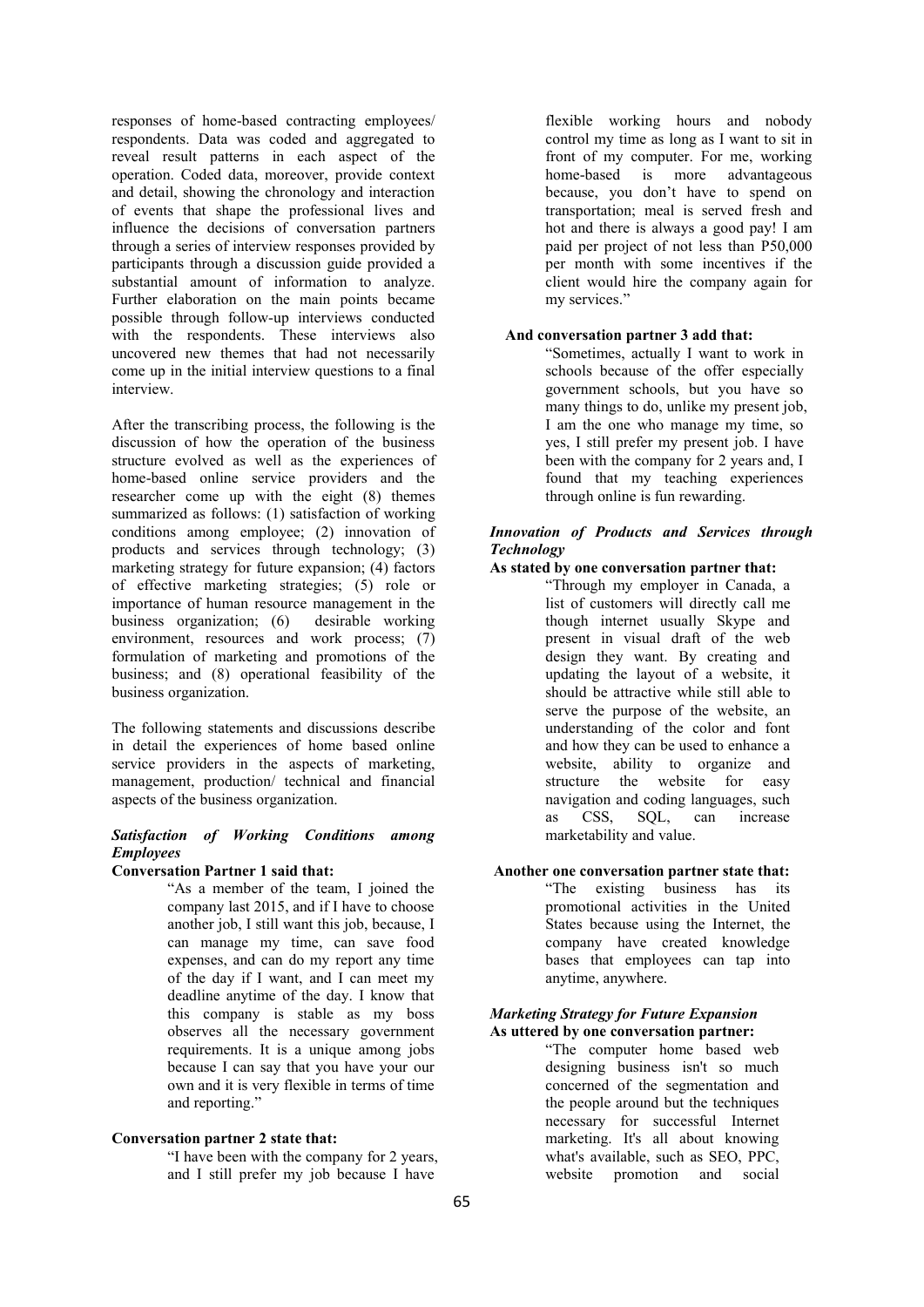networking. Majority of the customer are those who are into advertising of their product and services. Simple and by not making promises to the customers. Through online marketing and developing a separate online marketing plan to evaluate client's options and help implement the strategy is vital in the modern marketplace."

### **Another conversation partner said that:**

"Majority of the customer are those who are into advertising of their products and services. Simple and by not making promises to the customers.

### *Factors of Effective Marketing Strategy*

- **Uttered as by one of the conversation partner:**
	- "We should have enough knowledge of coding and programming you'll need to stay current on coding and software because there's a lot of competition, newer, easier to use systems and some clients are trying to create their own website. The company should build a website from templates and content management platform and other updated technology in the internet. "

### **Another conversation partner added that:**

"The company has a marketing and sales people who will provide the time to identify potential customer demographics in a new service area who will likely have our teaching service and having enough funds to be spent in finding more students to teach. In the social media, I can read that one business owner say, our tutorial services is terrific! It appeals to everyone. There are times that as a business you should have the target market by defining who your primary customers are will be,<br>how old are they, where do they attend school, what is their culture and how they learn subjects in school".

### *Role or Importance of Human Resource in the Business Organization*

### **A conversation partner 1 reported:**

"I personally apply for a job through email. Then, I was interviewed and hired as a medical transcriptionist after a series of training online, then I have passed the training, and I started working".

### **The second conversation partner said:**

"On my part, I hired on the following procedure: The first step is to collect

information about the site's content, audience, goals, and features of the client, as well as beginning a preliminary layout. Listen carefully to the customer's needs, desires and dislikes. Then, site maps form an initial conceptual view of how the site will work. Then followed by directing the site's construction and the final result of this work is the design document in which you will include all of the information you collected from the site, along with the site map. Then the Canada site will check my work and bring the vision that they have produced based on interaction and feedback with the client and if the client agreed, approval will be sent to my email".

#### **And conversation partner 3 state that:**

"First of all you have a PC, a stable broadband internet connection and a headset. You have install Skype in the PC. My entire application process is done online as well as the registration online teacher. Requirements submission, screening and training procedures is done via phone and Skype. After agreement is approved, an account in the school where you enrol is installed in the system of your PC at home. The school will assign the specific students and then you will start teaching English".

### *Desirable Working Environment, Resources and Work Process*

### **One conversation partner shared:**

"I was very thankful that I am one of the chosen employees to work from home or home-based contracting employee and my own personal computer at home and an internet connection was a great source of income. Although I pay for my overhead expenses, I can work at home with no superior and I believed that this company can help me augment my family needs as I have siblings to send to school".

### **Another conversation partner uttered that:**

"I have been with the company for 2 years and I found that because that experience happened right into the comfort of my home and I can control my activities at home when I have to. I am allowed to manage my own schedule and choose how many days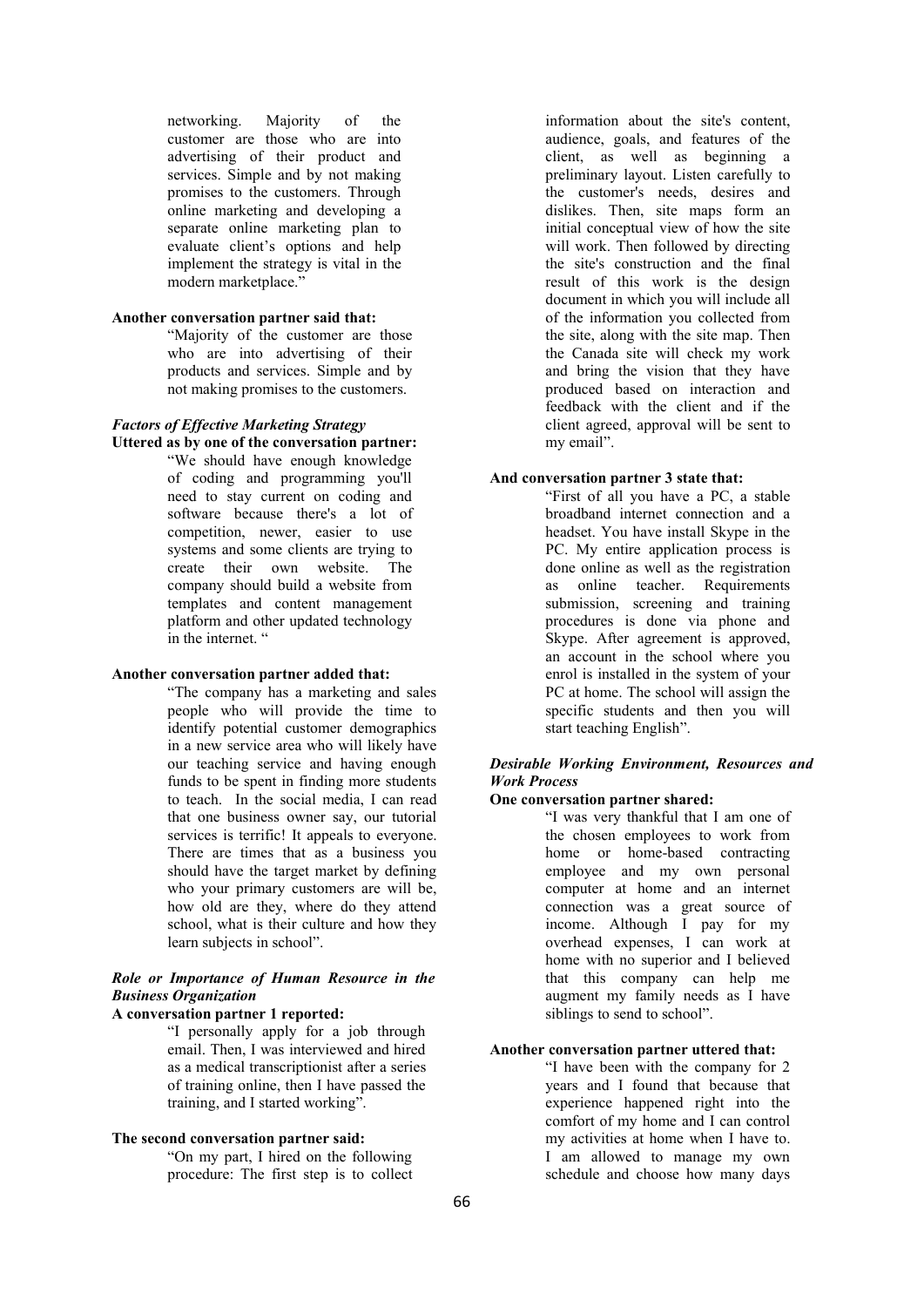and how many hours I will work. In my case, I scheduled myself to teach my students which I have four of them from 6pm to 12pm every day except Sunday".

### **The third conversation partner added that:**

"I don't like office setting, because you have to spend eight hours,  $\overline{I}$  still prefer my job because I have flexible working hours and nobody control my time as long as I want sit in front of my computer".

### *Formulation of Marketing and Promotions for the Business*

### **One of them told the researcher that:**

"I think the billboard and the online ads can help the company acquire customers as majority of the jobs we are doing are also through online"

#### **And the other one share:**

"An online banner will be more accessible to responses of the clients. Promotional activity is done online and the US office is the one tasked to perform order to compete with the promotions of the other competitors."

### **The third one stated:**

"The office has a marketing and sales people who will provide the time to<br>specifically identify notential customer (Owner) specifically identify potential customer demographics, in a new service area who will likely have our teaching service and having enough funds to be spent in finding more students to teach, and to meet customers' needs, you must know who your customers are, what they want, where they live and what they can afford that be found in the internet and social media or online advertising".

### *Operational Feasibility of the Business Organization*

#### **A conversation partner t suggested that:**

"If the company will adopt more advertisement strategies in the social media and other technological way of communication it will still hire additional workers who will help the company reach its goals".

### **The other one said that:**

"Increase some branches or develop the same company in other countries like Philippines by making innovation on its products and services".

#### **One tells that:**

"They should have a local bank that will cater all the transactions such as salaries and wages, etc."

#### **Business Structure Climate**

The business is a single proprietorship owned by a couple in Bacolod City. It started its operation last January 2012 with working capital of P100, 000.00. The organization was composed of three (3) personnel: a manager and five (5) home-based online services contracting employees. The clients of the company were tied up with an online company based in the USA who served as a broker for all the daily transactions. To date, the company has 20 home-based online services contracting employees.

### **B U S IN E S S S TR U C TU R E O F TH E HOM E B A S ED O N L IN E SER V IC E S CO N TR A C T ING**



**Figure 1: Business Structure**

### $CDNCLUSION OF FINDINGS AND GENERAL$ **S TA T EM EN T S**

This study has shown that many of the findings of the experiences of home-based online service contractors have a positive effect on their lives as a person. The different aspects of the business: marketing, management, production/technical, and financial had provided the necessary support which served as a key to both attracting and retaining employees and helping them be productive.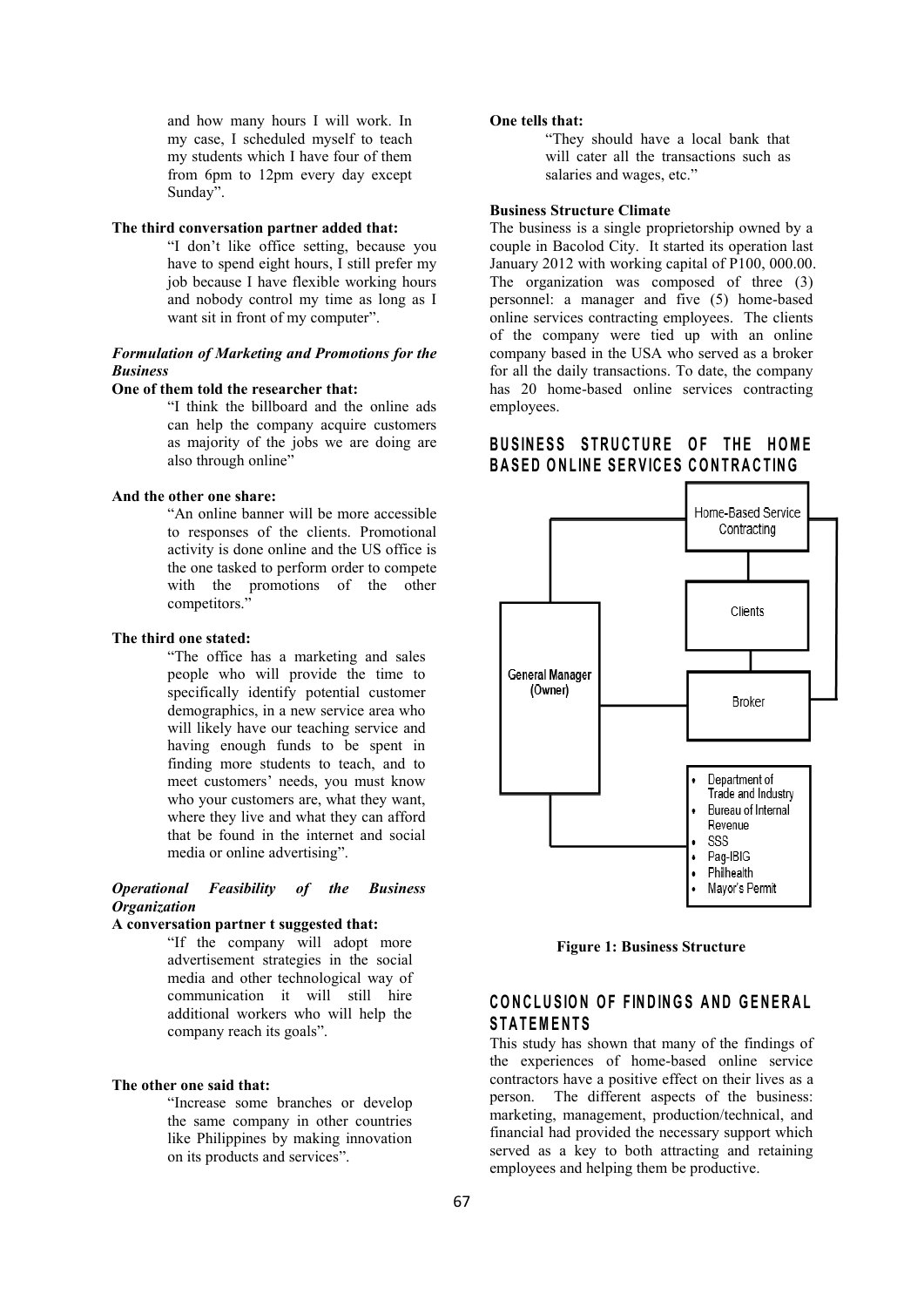Their responses showed that home-based online contracting employees have the tools needed to be  $\frac{1}{1}$ involved and productive. By providing technical support in both equipment and training it is crucial and justifiable financially, considering the related costs that can be saved through an online billing  $\frac{1}{2}$ . Anney, and coding procedure.

The employees emphasized that through the existence of this business entity it also denotes that Studies when a company makes their resources and people available, it sends a clear signal that the employee's well-being is a top priority. That kind of a sign is friendly and concerned management may provide a desirable future for people with varying needs and differing expectations.

Commitment, responsibility, and being realistic are some of the important traits that the respondents  $\overline{5}$ . exhibited during the interview. The findings also indicated that working from home can improve the morale of employees by showing them that their company trusts, respects, and appreciates them and wants to help them pursue the work/life balance  $6.$ they seek.

Among the responses of the conversation, partners are that the most important part of employee empowerment is the inculcation of the values of the  $\frac{7}{6}$ company, which is centered towards the excellent service provided to customers and realize the goals and objectives set by the enterprise.

Results further showed that the respondents' observation of the policies of the company agreed  $\qquad \qquad \qquad 9$ to the government system of the country. Their implications and effects, both positive and negative, on an organization's development, efficiencies, and productivity are also highlighted. In some cases, suggestions are made on how to remedy difficulties  $\frac{2\pi}{\pi}$ suggestions are made on now to remedy difficulties  $\frac{1}{2}$  in the arising from a production aspect. These were given due in an attempt to reach a corrigible understanding of what can be considered an ideal approach in maintaining home-based contracting performance in an organization. This set of San information greatly helped the researcher to understand the study at hand meaningfully.

Development and marketing strategies were then established and implemented to achieve their objectives. Their effectiveness depends on how they establish their mission and purpose, corporate resources, and personnel involved. Also, general and marketing strategies cannot be developed without a comprehensive analysis of the market, competition in the market, and consumers' needs<br>Research purchasing behavior, and consumer preference [4] (Baker, 2013).

### **R E FER EN C E S**

- Amabile TM, and Kramer SJ, (2011). The progress principle: Using small wins to ignite joy, engagement, and creativity at work. Harvard Business Review Press.
- $V_{.}$ ,  $(2014)$ . Information Technological Factors. Journal of Emerging Trends in Educational Research and Policy (JETERAPS), 5(2): 272-281, jeteraps.scholarlinkresearch.org.
- 3. Ary, D., Jacobs, L.C., Razavieh, A., & Sorensen, C.K., (2010). Introduction to Research in Education (8 ed.). New York, NY: Hult Rinchart & Wiston.
- 4. Baker, M., (2011). The Strategic Marketing Plan Audit, Cambridge Strategy Publication Ltd.
- 5. Baxter, P., & Jack, S., (2011). Qualitative Case Study Methodology: Study Design and Implementation for Novice Researchers. The Qualitative Report, 13(4), 544-559. Retrieved <http://nsuworks.nova.edu/tqr/vol13/>.
- Claburn, Thomas, (2014). "Google Has Plans For TitanDrones". Information Week, [http://www.informationweek.com/mobile/mo](http://www.informationweek.com/mobile/mobile-devices/google-has-plans-for-titan-drones/d/d-id/1204456) bile-devices/google-has-plans-for-titan drones/d/d-id/1204456.
- Creswell JW, Plano Clark VL, (2011). Designing and Conducting Mixed Methods Research. Thousand Oaks, CA: Sage.
- 8. Emerson, Robert M., et al. (2011). Writing Ethnographic Fieldnotes. 2nd ed. Chicago, IL: University of Chicago Press.
- 9. Holloway, I., & Wheeler, S., (2012). Qualitative Research in Nursing (2nd ed.). Malden, MA: Blackwell.
- 10. Kuhn, SL, (2010). Modeling Effects of Local Extinctions on Culture Change and Diversity Paleolithic Age www. ournals.plos.org/plosone/article?id=10.1371/j ournal.pone.001558.
- 11. Merriam, SB, (2014). Qualitative Research and Case Study Applications in Education, Francisco Publishing jeteraps.scholarlinkresearch.org.
- 12. Miles, M., Huberman, M. & Saldaña, J., (2014). Qualitative Data Analysis: A Methods Source Book. Thousand Oaks, CA: Sage Publications.
- 13. Morgan, R.E. and Strong, C.A., (2011). Market Orientation and Dimensions of Strategic Orientation. European Journal of Marketing, 32(11/12); 1051-1073.
- 14. Neuman, W. Lawrence, L., (2015). Social Methods: Qualitative and Quantitative Approaches, 6th ed., Boston: Pearson Education, Inc.,
- 15. Saunders MNK, (2011). 'Gatekeeper', Sage Dictionary of Social Research Methods, 2011,